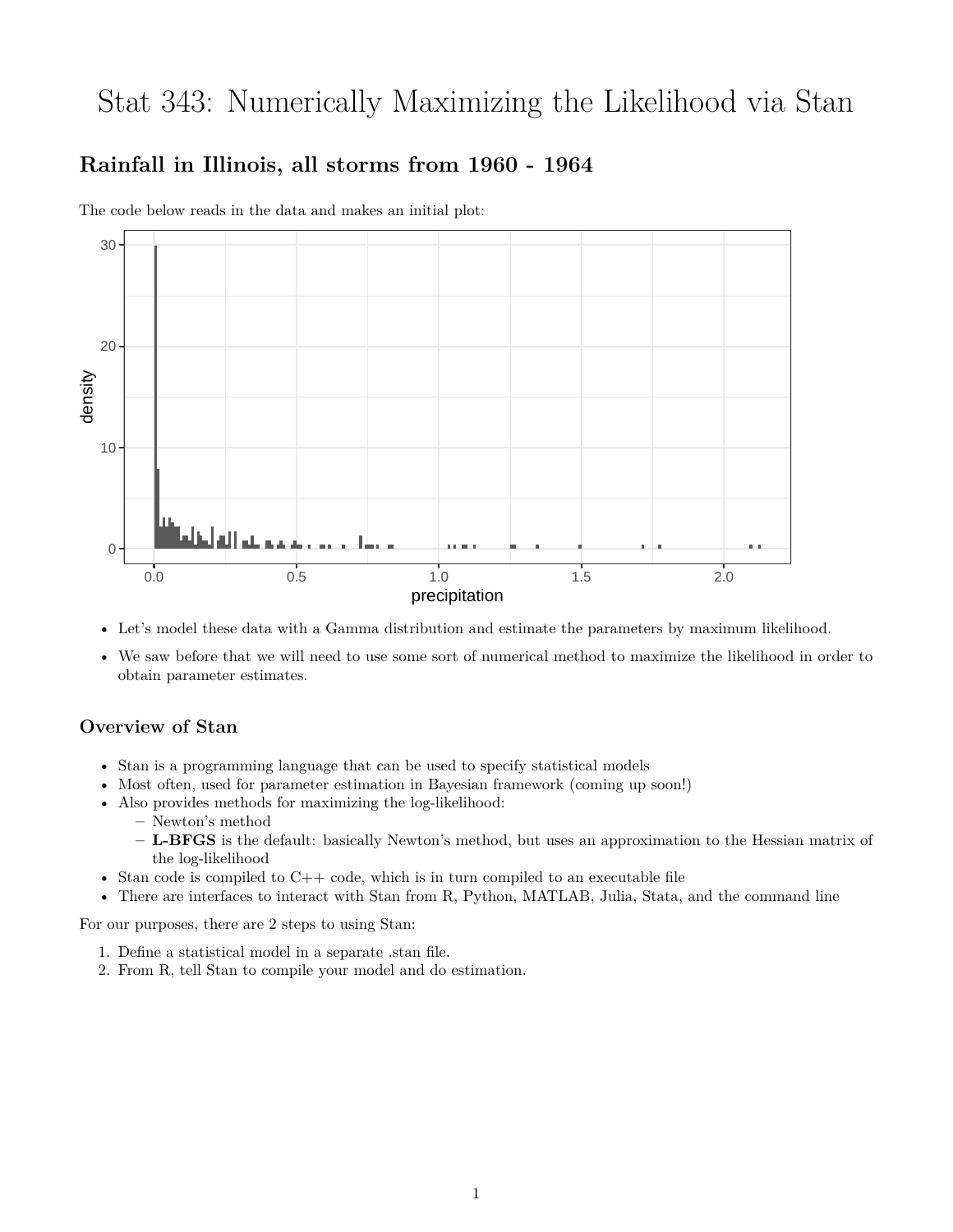#### **Model Definition in Stan**

- The following code is stored in a separate file called gamma\_model.stan.
- It defines the **data** that are observed, the model **parameter**s, and the statistical **model**.
- Fundamentally, the file describes how to calculate the joint pdf of the data as a function of unknown parameters.

```
data {
  // sample size; a non-negative integer. "data" because it is a known, observed quantity
  int<lower=0> n;
  // vector of n observations, each of which is a real number; rainfall amounts
  real x[n];
}
parameters {
  // the shape parameter for the Gamma distribution; a non-negative real number
 real<lower=0> alpha;
  // the scale parameter for the Gamma distribution; a non-negative real number
  real<lower=0> beta;
}
model {
  // each element of the vector x is modeled as following a Gamma(alpha, beta) distribution
 x ~ gamma(alpha, beta);
}
```
#### **Equivalent model definition**

The only change is in the model block, which makes more explicit what's happening behind the scenes:

- target is the value of the log of the pdf of the data (i.e., the log-likelihood function)
- At each step of optimization, target is re-initialized to 0
- The for loop then iterates through all observations in the data set  $x[1], \ldots, x[n]$  and adds the log of the pdf for a gamma distribution with current parameter values alpha and beta
- Stan keeps track of all the contributions that were made to target and automatically differentiates the target with respect to parameters declared in the parameters block

```
data {
  // sample size; a non-negative integer
  int<lower=0> n;
  // vector of n observations, each of which is a real number; rainfall amounts
  real x[n];
}
parameters {
  // the shape parameter for the Gamma distribution; a non-negative real number
 real<lower=0> alpha;
  // the scale parameter for the Gamma distribution; a non-negative real number
  real<lower=0> beta;
}
model {
 // each element of the vector x is modeled as following a Gamma(alpha, beta) distribution
  for(i in 1:n) {
    target += gamma_lpdf(x[i] | alpha, beta);
  }
}
```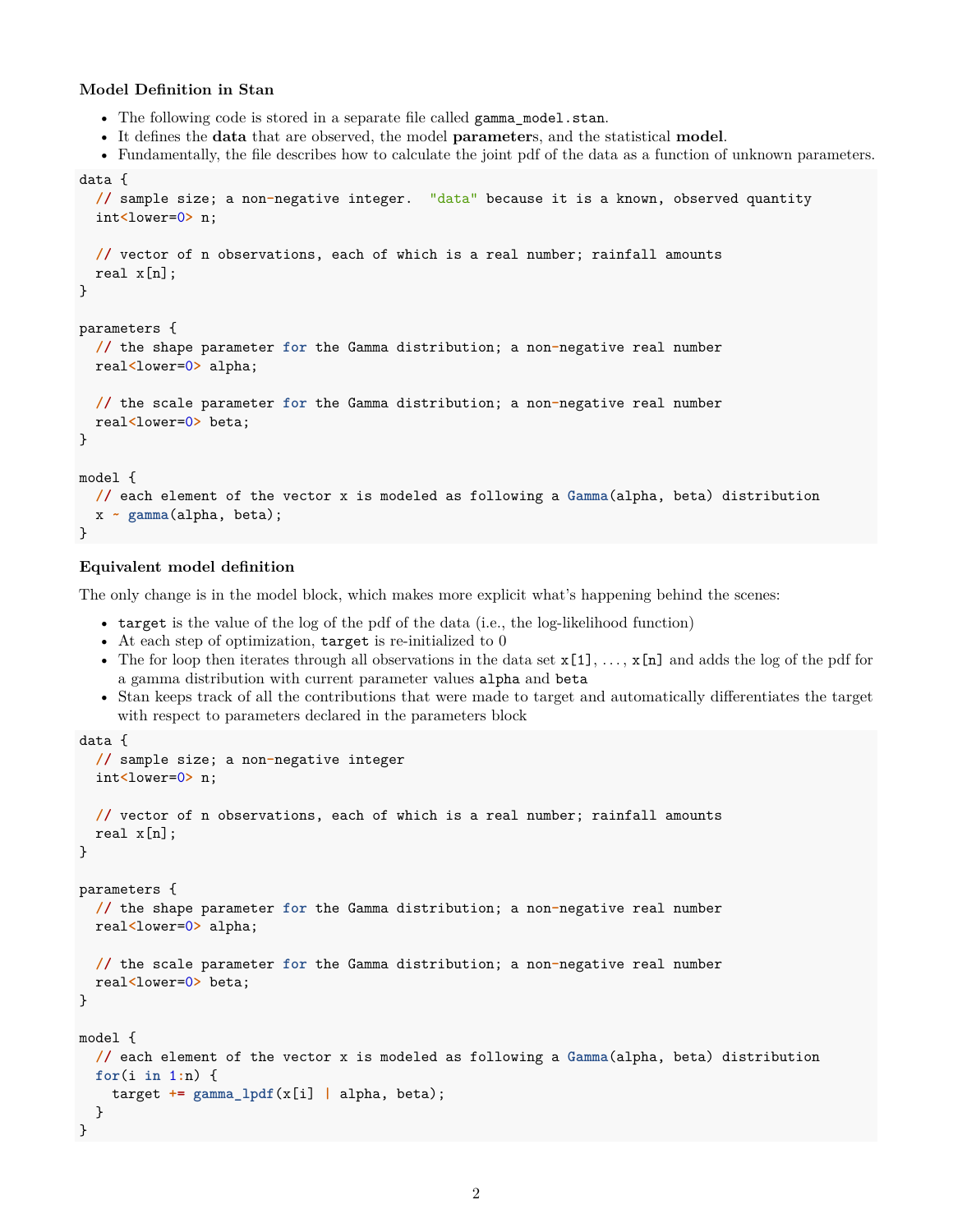## **Performing optimization by calling Stan from R**

We need to do the following tasks:

- 1. Read in our data
- 2. Set up a list with the "data" Stan needs to know about
- 3. Compile the Stan model definition to an executable
- 4. Call Stan to do the optimization
- 5. Extract the parameter estimates

All of the below (continuing on next page) is R code that is in a .Rmd or .R file.

```
# Load the rstan package
library(rstan)
# Read in data
il_storms <- bind_rows(
 read_csv("http://www.evanlray.com/data/rice/Chapter%2010/illinois60.txt", col_names = FALSE),
 read_csv("http://www.evanlray.com/data/rice/Chapter%2010/illinois61.txt", col_names = FALSE),
 read_csv("http://www.evanlray.com/data/rice/Chapter%2010/illinois62.txt", col_names = FALSE),
 read_csv("http://www.evanlray.com/data/rice/Chapter%2010/illinois63.txt", col_names = FALSE),
 read_csv("http://www.evanlray.com/data/rice/Chapter%2010/illinois64.txt", col_names = FALSE)
)
names(il_storms) <- "precipitation"
# Set up list with data Stan will need to know about
stan_data <- list(
 n = nrow(il_storms),
 x = il_storms$precipitation
)
# Compile the Stan model definition to an executable. Takes a few seconds to run.
gamma_model_compiled <- stan_model(file = "gamma_model.stan")
# Call Stan to do optimization
gamma_fit <- optimizing(gamma_model_compiled,
 data = stan_data,
  seed = 8742,
  init = "random"
)
```